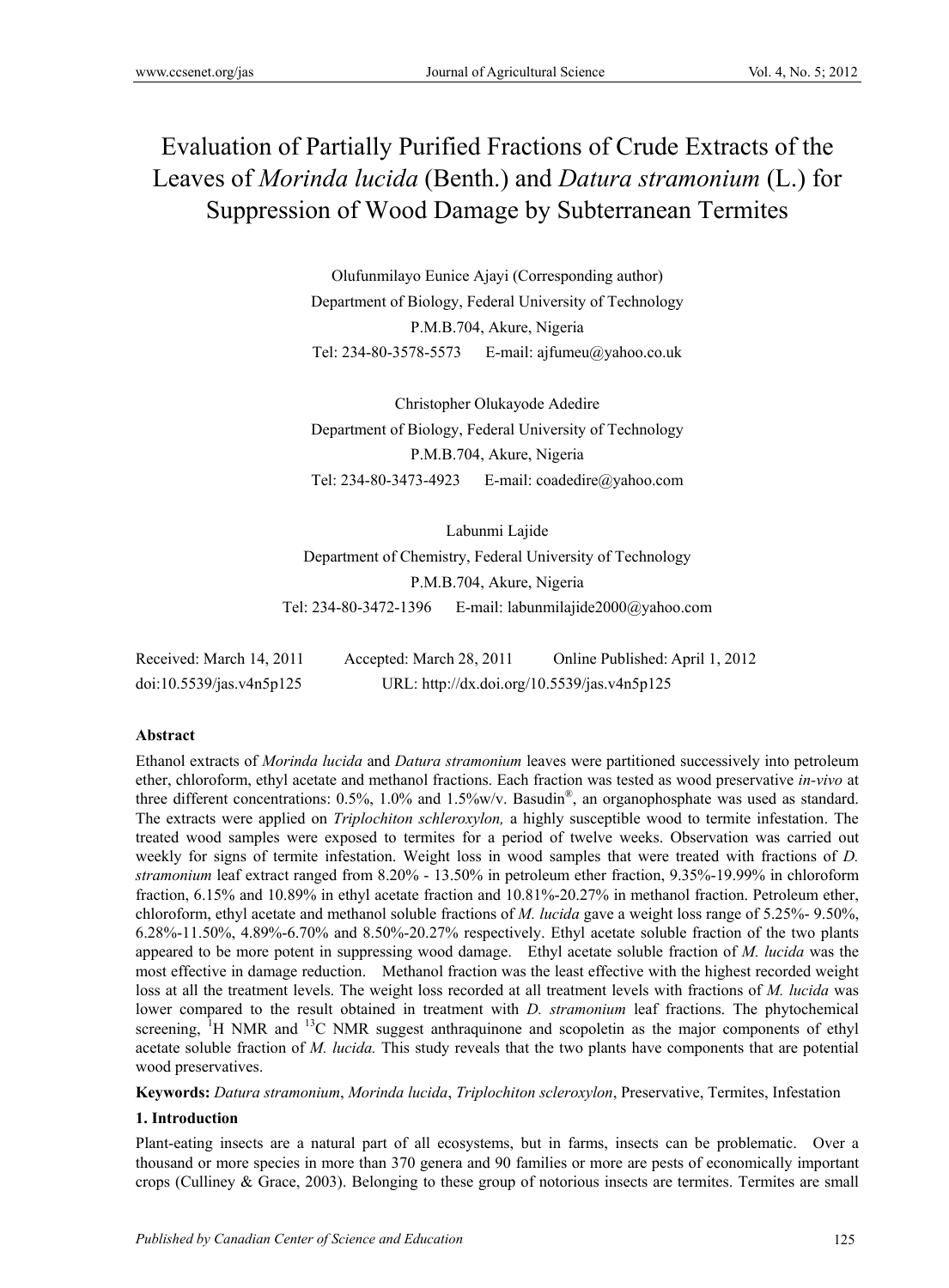insects, found chiefly in the tropical areas, which are very destructive to timber (Harris, 1971). They are popularly called white ant, but they are not of the ant family (Harris, 1971; Umeh, 2000).

Termites are known to be of economic importance in the tropics. They mix soil matter and thereby increase their fertility (Umeh, 2003). However the affinity of termites for cellulose materials makes them deleterious to many plant species including timber, agricultural products and buildings in West Africa (Umeh, 2000) and the world at large.

One major agent causing the loss of wood both quantitatively and qualitatively is termite. In the United States alone, annual losses due to termite infestations are estimated at more than 800 million dollars (Meyer, 2005). The damage done by this group of social insects is overwhelming. Lewis (1997) puts his estimates at over 3 billion dollars in damage to wooden structures annually throughout the United States alone. Termite is one of the most economically important insects to humans and therefore need to be controlled. The control of termites is mainly by the use of synthetic chemicals. The attendant problems associated with the use of these chemicals such as high level of persistence in the environment, destruction of non-target organisms, non-availability, high cost, toxicity to personnel, level of education of the users is of great concern. Most of these chemicals are banned especially the organochlorines. As a result of this, research focus is on cheap, available, eco-friendly, host specific and cost effective means of controlling pests in the environment. Research efforts are currently on the use of plant products, such as powder, extracts and oils against insect pest (Adedire & Ajayi, 1996).

Extract of some plants such as *Veliveria nigeitana*, *Parkia clapertoniana*, *Cymbopogon nardus, C. schoenanthus, Digitaria sp, Pennicetum purpurerum, Chrysophylum albidum, Sanseviera libercum, Ocimum basilicum* and oil of *Elaeis guineensis Azadirachta indica*, *Chlorophora excelsa* (Iroko), *Nauclea diderrichii* (Opepe), Mahogany, Pinus tree, *Tectona grandis* (Teak) have been reported to contain chemical substances the are repellent to termites (Benner, 1993; Delate & Grace, 1995; Malaka, 1996; Oliver, 1960). Nicotine, pyrethrum and rotenone contain alkaloids that are toxic to termite (Ifebueme, 1977). This study seeks to evaluate *D. stramonium* and *M. lucida* plant extracts for suppression of wood damage by subterranean termites.

#### **2. Materials and Methods**

# *2.1 Collection and Preparation of Plant Materials*

Plant materials, *Morinda lucida* and *Datura stramonium* leaves were obtained from villages near Akure in Ondo state, Nigeria. The leaves of these plants were air-dried in the laboratory at ambient tropical conditions and pulverized into fine powder using Kenwood electric blender and sieved with a 10-micron mesh size sieve (Adedire & Ajayi, 1996). The fine powders were kept in dark airtight container in the freezer until used.

*Triplochiton scleroxylon* (Obeche) the wood substrate used in this study was obtained from Ibitoye saw-mill along Akure – Ilesha road, Akure, Ondo state, Nigeria. The wood was cut into 20 x 20 x 60mm size and oven dried at 100°C to a constant weight (W<sub>1</sub>) (ASTM, 1974). This was kept in desiccators containing silica gel until used.

#### *2.2 Preparation of Plant Extracts*

Ethanolic extract of the plant materials were obtained by soaking the dried pulverized plant materials in absolute ethanol for 72 hrs. The solution was filtered and the filtrate was concentrated in rotary evaporator. The slurry obtained was freeze-dried. The freeze-dried sample was partially purified into Petroleum ether, Chloroform, Ethyl acetate and Methanol fractions by adding these solvent successively using separating funnel (Harborne, 1984). The respective solvent fractions were concentrated in rotary evaporator and freeze-dried. The dried powder obtained were kept in brown bottles and kept in freezer until required.

# *2.3 In Vivo Trial*

Each solvent fraction obtained was tested at 0.5%, 1.0% and 1.5% w/v using the respective solvent as the diluents. The solution was applied on the weighed (initial weight  $W_1$ ) wood samples by brushing. Standard control using diazinon (Basudin®), untreated and solvent controls were set up. Diazinon solution was prepared according to the manufacturers' specification. Untreated samples were also suspended from the ground to account for the weight loss due to environmental factors. All treatments were replicated four times. Each of the treated wood samples was positioned 30cm apart on the field for a period of twelve weeks. Observation was carried out on weekly bases for signs of infestation. At the expiration of the period of trial, the remains of the wood samples were cleaned, re-dried to constant weight (final weight  $W<sub>2</sub>$ ) to obtain weight difference from initial weight. The percentage difference (% weight loss) between the initial and final weight was used as index of susceptibility or protectant-ability of the extracts as follows: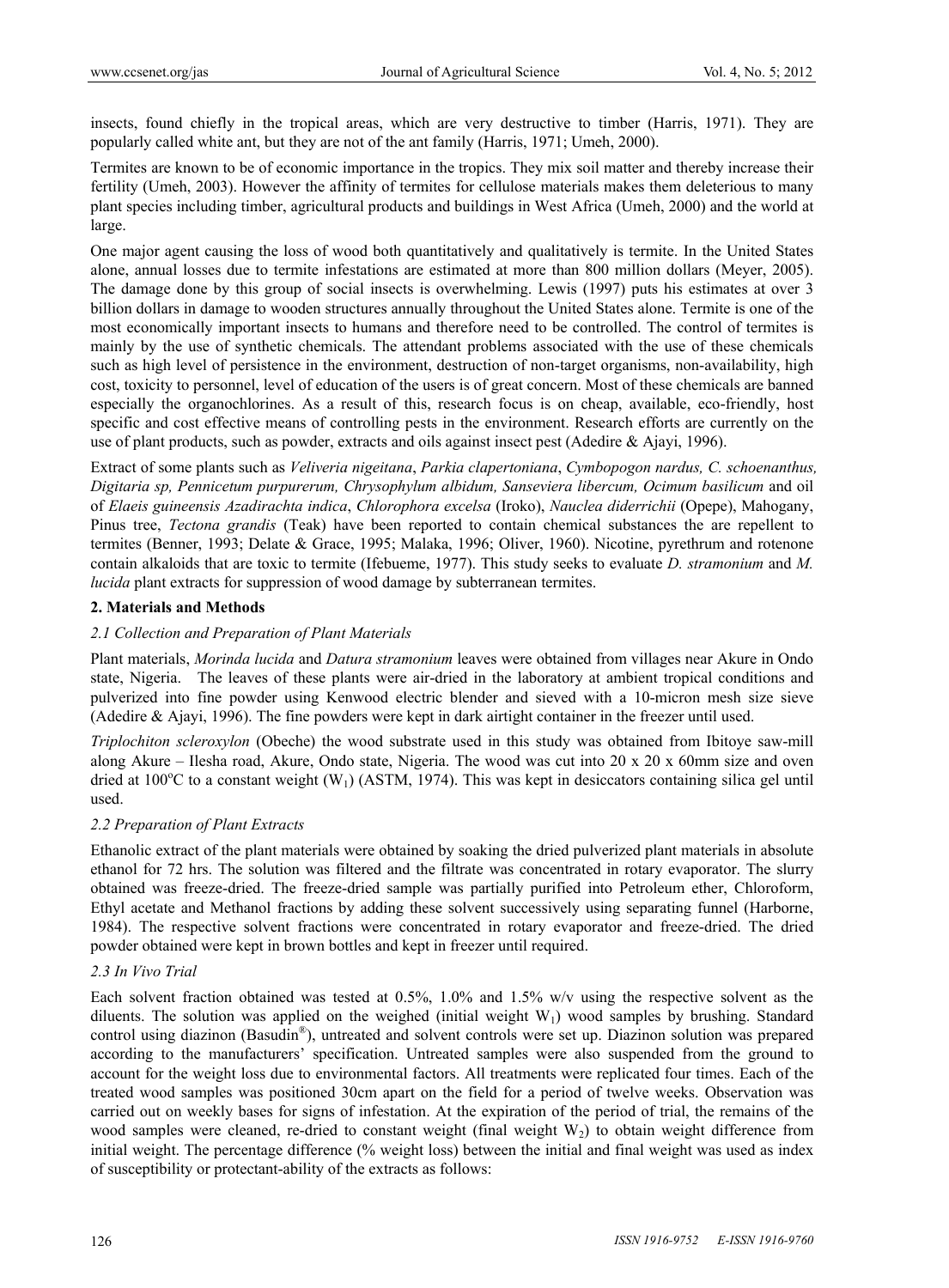$$
\% Weight loss = \frac{W_1-W_2}{W_1} \times \frac{100}{1}
$$

### *2.4 Phytochemical Screening of Ethanol Extract and Solvent Partitioned Fractions of M. lucida*

The ethanolic extract and solvent partitioned fractions (petroleum ether, chloroform, ethyl acetate and methanol soluble fractions of ethanol extract of the leaf) of *M. lucida* was screened for the presence of alkaloids, saponins, tannins, anthraquinones, cardiac glycosides and flavonoids according to the methods described by Sofowora (1993).

### *2.5 Chromatographic Separation of Ethyl Acetate Soluble of M. lucida*

The ethyl acetate fraction was fractionated by Accelerated Gradient Chromatography (AGC) on silica gel employing n-hexane-dichloromethane and dichloromethane-ethyl acetate gradient elution from 100% n-hexane to 100% dichloromethane (DCM) to 1:1 DCM: EtOAc. Collected fractions were developed on precoated TLC plate.

Vanillin/concentrated Sulphuric acid reagent (V/S spray) was used as chemical spray reagent. Fractions which showed similar TLC characteristics were bulked appropriately and concentrated *in vacuo* at 40°C. The concentrated fractions were further purified using Vacuum Liquid Chromatograghy (VLC) and subjected to Nuclear Magnetic Resonance and Infra Red spectroscopy for characterization of the chemical components.

# **3. Results**

# *3.1 Effect of Partially Purified Fractions of D. stramonium and M. lucida on Wood Infestation by Termites*

The results of *in-vivo* evaluation of bioactivity of partially purified fractions of *D. stramonium* and *M. lucida* as wood protectants are shown in Tables 1 and 2. Weight reduction in wood samples that were treated with purified fractions of *D. stramonium* leaves ranged between 8.20% and 13.50% in wood treated with petroleum ether soluble fraction, 9.35% and 19.99% in wood treated with chloroform soluble fraction, 6.15% and 10.89% in wood treated with ethyl acetate soluble fraction and between 10.81% and 20.27% in wood treated with methanol soluble fraction. Petroleum ether, chloroform, ethyl acetate and methanol soluble fractions of *M. lucida* gave a weight loss range of 5.25%- 9.50%, 6.28%-11.50%, 4.89%-6.70% and 8.50%-20.27% respectively. Petroleum ether, chloroform, ethyl acetate and methanol soluble fractions of the leaf extract of *M. lucida* resulted in 5.25%, 6.28%, 4.89% and 8.25% weight loss respectively while Petroleum ether, chloroform, ethyl acetate and methanol soluble fractions of the leaf extracts of *D. stramonuim* resulted in 8.20%, 9.35%, 6.15% and 10.81% weight loss respectively at the highest treatment level (1.5%) applied. Ethyl acetate soluble fraction of the two plants appeared to be more potent as the percentage weight loss recorded in wood treated with it was significantly (P<0.05) lower compared to other soluble fractions. Next to ethyl acetate in wood damage reduction is petroleum ether soluble fraction. Methanol fraction was the least effective with the highest recorded weight loss at all the treatment levels. The weight loss recorded at all treatment levels with fractions of *M. lucida* was lower compared to the result obtained in treatment with *D. stramonium* leaf fractions.

#### *3.2 Phytochemical Constituents of Ethanol Extract of M. lucida*

The results of the screening for secondary metabolites are presented in Table 3. *M. lucida* contains alkaloids, saponins, tannins, cardiac glycoside and flavonoids. All the metabolites found in the ethanol extract were also found in ethyl acetate soluble fraction.

The infrared,  ${}^{1}$ H NMR and  ${}^{13}$ C NMR spectra of fraction of ethyl acetate soluble suggest strongly that it contains scopoletin and anthraquinones derivatives. The infrared spectrum revealed the presence of aromatic C-H stretches. Carbonyl frequencies at 1650 cm<sup>-1</sup> and 1710 cm<sup>-1</sup> which are characteristics of anthraquinones were also observed.

#### **4. Discussion**

The different soluble fractions of *M. lucida* and *D. stramonium* were effective as antifeedants against termites. The lowest weight loss was recorded in the woods treated with these soluble fractions compared to untreated and solvent treated samples. The effectiveness is concentration dependent with ethyl acetate soluble fractions being the most effective fractions of the two plants' leaf extracts.

Plants produce some natural products that are either toxic to animals or useful as therapeutic agents. Some of these products are synthesized by the plants while some are products of metabolism. These compounds include tannins, saponins, anthraquinones, alkaloids, flavonoids, cardiac glycosides and phlobatannins. These compounds are responsible for the toxicity of plant materials to insects. *M. lucida* was reported to contain alkaloids, tannins, flavonoids, anthraquinones and saponins (Nweze *et al.,* 2004; Akinyemi *et al.,* 2005). The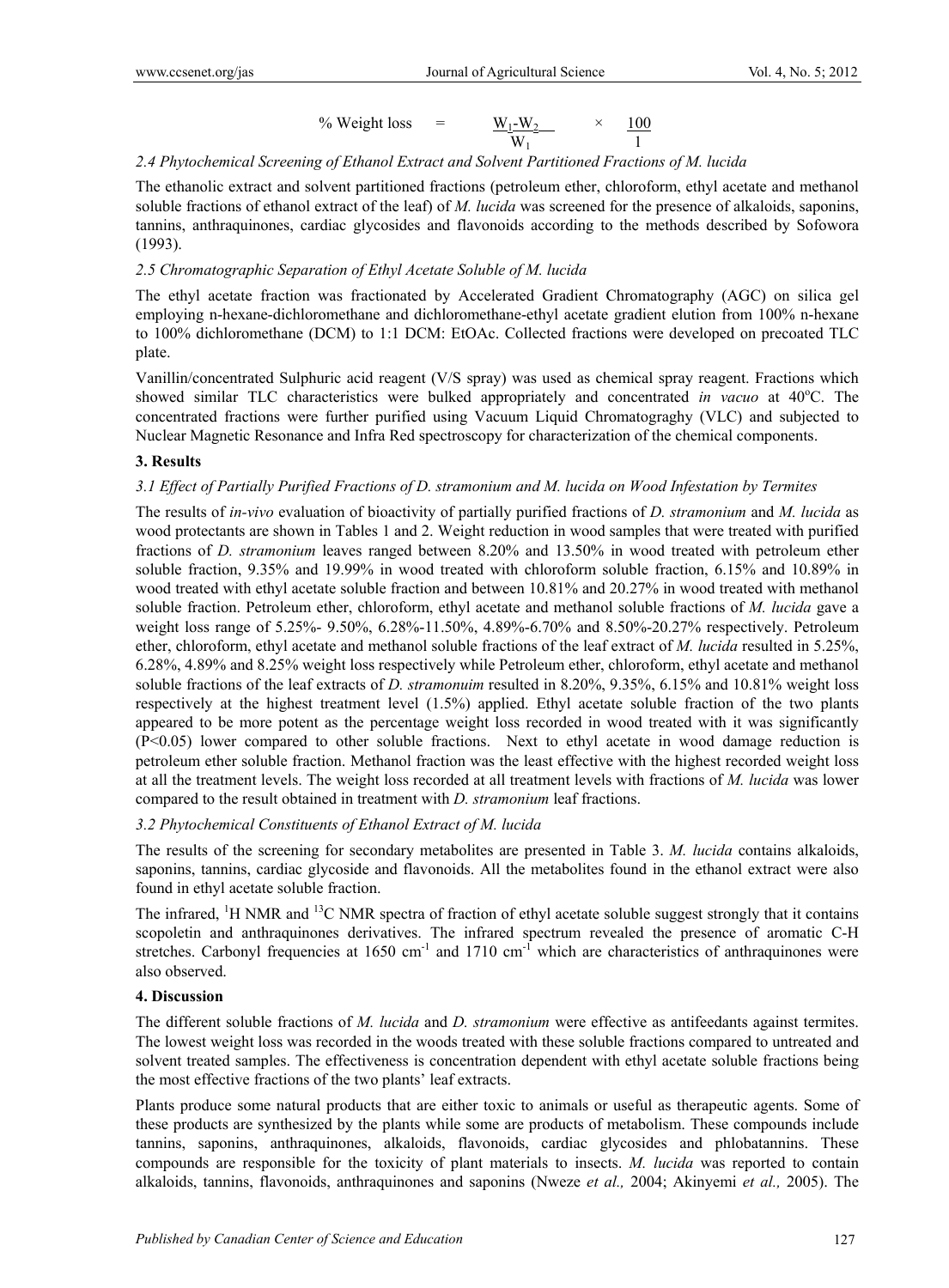phytochemical screening in this study confirms this. The effectiveness of the plant could be attributed to the combined activities of its components such as tannins, alkaloids, flavonoids, anthraquinones and glycosides.

Ethyl acetate soluble fraction of *M. lucida* crude extract was the most effective of the extracts resulting in the lowest weight loss of the treated wood samples. Ethyl acetate is known for extraction of flavonoids (Harbone, 1984). Flavonoids exhibit a wide range of biological properties including antimicrobial, insecticidal and oestrogenic activities. Important phenolics in terms of insecticidal, repellent and feeding deterrent functions are flavonoids which are characteristics of higher plants (Dakora, 1995; El-Fadaly and El-Badrawy, 2001; Stephen *et al.*, 2003; Upasani *et al.*, 2003; Jung *et al.*, 2005; Marcio, 2007; Georges *et al.*, 2008). An insecticidal isoflavon glycoside isolated from roots of *Maackia ammurensis* was reported to have insecticidal activities against brown planthopper female adults by Hasik *et al.* (1991). El-Fadaly and El-Badrawy (2001) reported flavonoids obtained from honey bees propolis, a sticky amalgamation of plant resins collected by *Apis mellifera*  to have antimicrobial, insecticidal and phytotoxic properties. Excellent insecticidal activities of flavonoids obtained from aqueous leaf extract of *Ricinus communis* against *Callosobruchus chinensis* was reported by Upasani *et al.* (2003). Flavonoids isolated from aqueous foliar extract of *Annona squamosa* was reported to have 80% insecticidal activity against *C. chinensis* (Kotkar *et al.*, 2002). Stephen *et al*. (2003) reported toxicity and repellency/feeding deterrence of leaves of the tropical legume, *Tephrosia candida* to diaprepes root weevil, *Diaprepes abbreviatus.*

*D. stramonium*, like *Atropa belladonna* and Mandrake belonging to the same family called Solanaceae are known to be toxic due to alkaloid contents (Dutta, 1995). All parts of *D. stramonium* commonly known as Devil's trumpet or thorn apple had been reported to contain toxic materials due to high level of alkaloids. The primary alkaloids are the atropines, scopolamine and daturine (Dutta, 1980). The effectiveness of these plants can be attributed to the toxic components in them.

This study revealed scopoletin and anthraquinone as the major constituents of the most potent plant extracts used. Scopoletin, umbelliferone and esculetin are the widespread coumarins in nature. Coumarin (anhydride of o-coumaric acid) is white, crystalline lactone, obtainable naturally from plants or produced synthetically from an amino acid, phenylalanine. It inhibits the hepatic synthesis of the vitamin K–dependent coagulation factors. Coumarin derivatives are used widely as anticoagulants (warfarin) for the treatment of disorders in which there is excessive or undesirable clotting, such as thrombophlebitis, pulmonary embolism, and certain cardiac conditions. Coumarin has blood thinning activities. It increases the blood flow in veins and decreases capillary permeability. Coumarin derivatives are used as rodenticides due to the property of causing fatal hemorrhaging (Obasi, 1994).

The plants used in this study are readily available in the environment and are biodegradable; hence, they are potential sources of biocontrol agents for suppression of wood damage by subterranean termites.

#### **References**

Adedire, C. O. & Ajayi, T. S. (1996). Assessment of the insecticidal properties of some plant extracts as grain protectants against the maize weevil, *Sitophilus zeamais* (Motsch). *Nigerian Journal of Entomology, 13*, 93-101.

Akinyemi K. O., Mendie, V. E, Smith S. T., Oyefolu, A. O. & Coker, A. O. (2005). Screening of some medicinal plants used in southwest Nigerian traditional medicine for anti-*Salmonella typhi* activity. *Journal of Herbal Pharmacoth, 5* (1), 45-60.

ASTM. (1974). Amercan Standard for Testing Materials. DB. Pp 345-374.

Benner, J. P. (1993). Pesticidal compounds from higher plants. *Pesticide Science, 39*, 95-102. http://dx.doi.org/10.1002/ps.2780390202

Culliney, O. & Grace, J. K. (2003). Developmental stages and biological potential of a reduviid predator, *Acamthapsi pedestris*, against termites on groundnut. *International Aradus Newsletter, 15*, 57-59.

Dakora, F. D. (1995). Plant flavonoids: Biological molecules for usefull exploitation. *Australian Journal of Plant Physiology, 22*(1), 87-99. http://dx.doi.org/10.1071/PP9950087

Delate, K. M. & Grace, J. K. (1995). Susceptibility of neem to attack by the Formosan Subterranean Termite, *Coptotermes formosanus* Shir. (Isoptera: Rhinotermitidae). *Journal of Applied Entomology, 119*, 93-95. http://dx.doi.org/10.1111/j.1439-0418.1995.tb01250.x

Dutta, A. O. (1980). *A Class Book of Botany. 6th Edition.* Pg 502.

Dutta, A. C. (1995). Botany for Degree Students. Revised edition; Oxford University Press. Pp 48.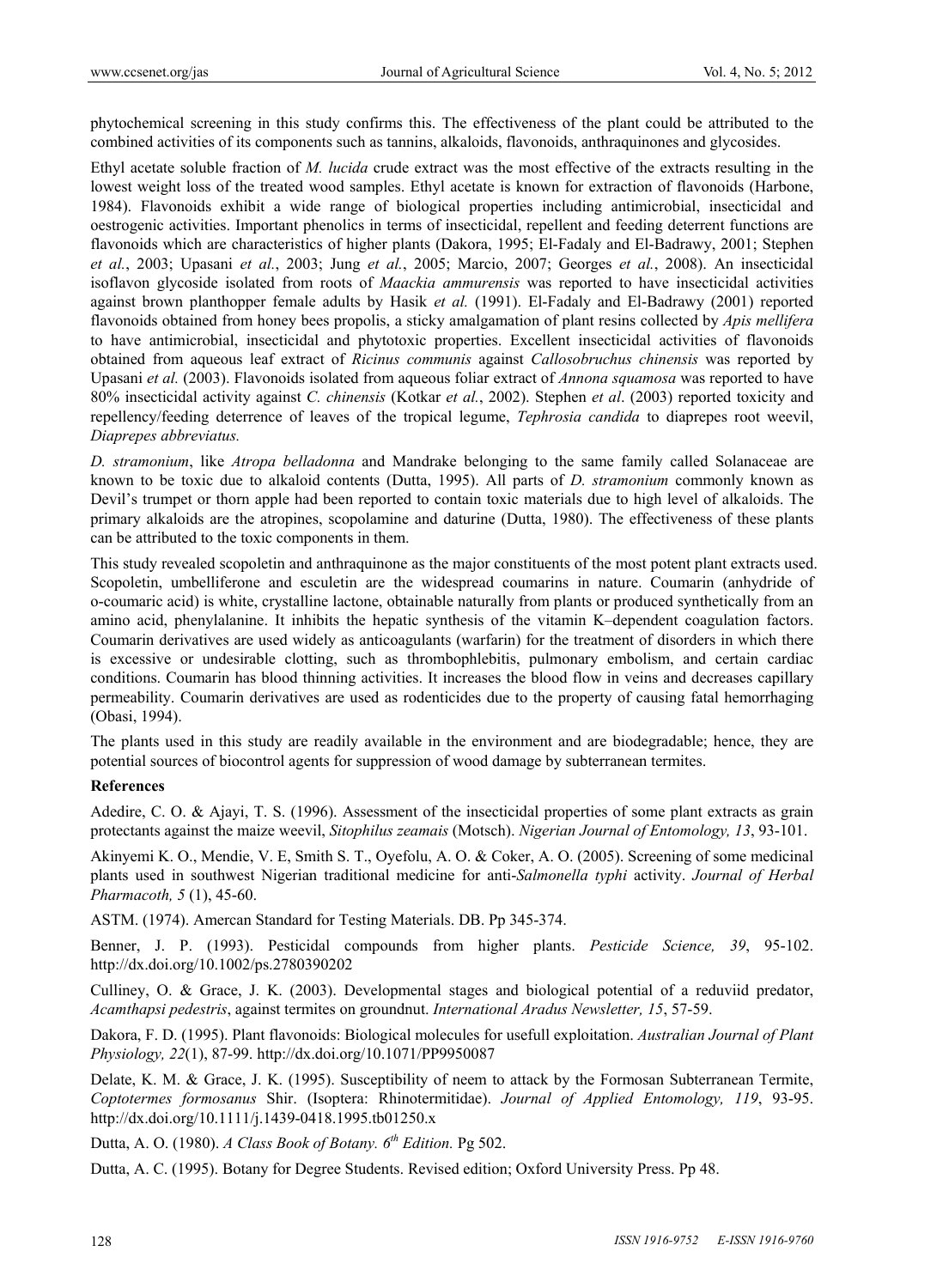El-Fadaly, H. & El-Badrawy, E. E. Y. (2001). Flavonoids of propolis and their antibacterial activities. *Pakistan Journal of Biological Sciences, 4*(2), 204-207. http://dx.doi.org/10.3923/pjbs.2001.204.207

George, K., Jayaprakasam, B., Dalavoy, S. S. & Nair, M. G. (2008). Pest-management activities of plant extracts and anthraquinones from *Cassias nigricans* from Burkina Faso. *The New England Journal of Medicine, 99*(6), 2037-45.

Harbone, J. B. (1984). *Phytochemistry Methods: A guide to Modern Techniques of Plant Analysis 2nd Edition* Chapman and Hall, London, pp 20-126.

Harris, W. V. (1971). *Termites, their recognition and control.* Longman Green and Co. Ltd. London (1) 174pp.

Hasik, Y., Sangkyun, L., Jin-Ho, C. & Hunseung, O. (1991). Insecticidal isoflavon glycoside from *Maackia amurensis*. *Archives of Pharmacological Research, 14*(2), 105-108. http://dx.doi.org/10.1007/BF02892012

Ifebueme, S. C. (1977). Preservative treatment of timbers by simple methods: *Proceeding of International Workshop on Wood Preservation*. FRIN Ibadan Nigeria. 7<sup>th</sup> -12<sup>th</sup> November, 1977.

Jung, H. P., Barbara, M. G. & Ramaswamy, G. N. (2005). Naturally occurring quinines and flavonoid dyes for wool: Insect feeding deterrents. *Journal of Applied. Polymer Science, 98*(1), 322-328. http://dx.doi.org/10.1002/app.22039

Kothar, H. M., Mendki, P. S., Sadan, S. V. G. S., Jha, S. R., Upasani, S. M. & Maheshwari, V. L. (2002). Antimicrobial and pesticidal activity of partially purified flavonoids of *Annona squamosa*. *Pest Management Science, 58*(1), 33-37. http://dx.doi.org/10.1002/ps.414

Lewis, V. R. (1997). Alternative control strategies for termites. *Journal of Agricultural Entomology, 14*, 291-307.

Malaka, S. L. O. (1996). Termites in West Africa.  $1<sup>st</sup>$  edition. University of Lagos press Pp 1-151.

Marcio, D. M., Marcelo, C. P., Luiz, L. B., Raul, N. C., Mateus, R., Gerson, S. & Julio, C. M. (2007). Plant compounds insecticide activity against coleoptera pests of stored products. *Pesq. Agrop. Brasil, 42*(7). http://dx.doi.org/10.1590/50100

Meyer, J. R. (2005). Isoptera. http://www.cals.ncsu.edu/course/ent425/compedium/ termitehtml. (accessed 25.07.2009).

Nwese, E. I., Okafor, J. I. & Njoku, O. (2004). Antimicrobial activities of methanolic extracts of *Trema guineensus* (Schunm and Thorn ) *Morinda lucida* (Benth) used in Nigeria. *Bio-research, 2*(1), 39-46.

Obasi, S. C. (1994). Effects of single oral doses of scopoletin and aflatoxin B1 on the clotting time, serum cholesterol and phospholipid levels of chicks. *Indian Journal of Physiology and Pharmacology, 38*(2), 89-94.

Oliver, B. (1960). Nigeria's useful plants. *Nigerian Field*, *25*(4), 174-192.

Stephen, L., Lapointe, C. L. M & Wayne, B. H. (2003). Toxicity and Repellency of *Tephrosia candida* to larval and adult diaprepes root weevil (Coleoptera: Curculionidae). *Journal of Economic Entomology, 96* (3), 811-816. http://dx.doi.org/10.1603/0022-0493-96.3.811

Trease, G. E. & Evans, C. W. (1985). *A textbook of Pharmacology, 13th Edition* ELBS 1 Bailliere Tindall, London, pp. 378-386.

Umeh, V. C. (2000). Advances in the control of termite pests of some tropical crops using naturally occurring pesticides. Paper presented at 14<sup>th</sup> Africa Association of Insect Scientists and the 9<sup>th</sup> Crop Protection society of Ethiopia joint conference, June 4-8 2001, Ethiopia an Agricultural Research organization Addis Ababa.

Umeh, V. C. (2003). An appraisal of farmers termite control methods in some traditional cropping system of West Africa. *Nigerian Journal of Entomology, 20*, 25-39.

Upasani, S. M., Kotkar, H. M., Mendki, P. S. & Maheshwari, V. L. (2003). Partial characterization and insecticidal properties of *Ricinus communis* (L.) foliage flavonoids. *Pest Management Science, 59*(12), 1349-1354. http://dx.doi.org/10.1002/ps.767